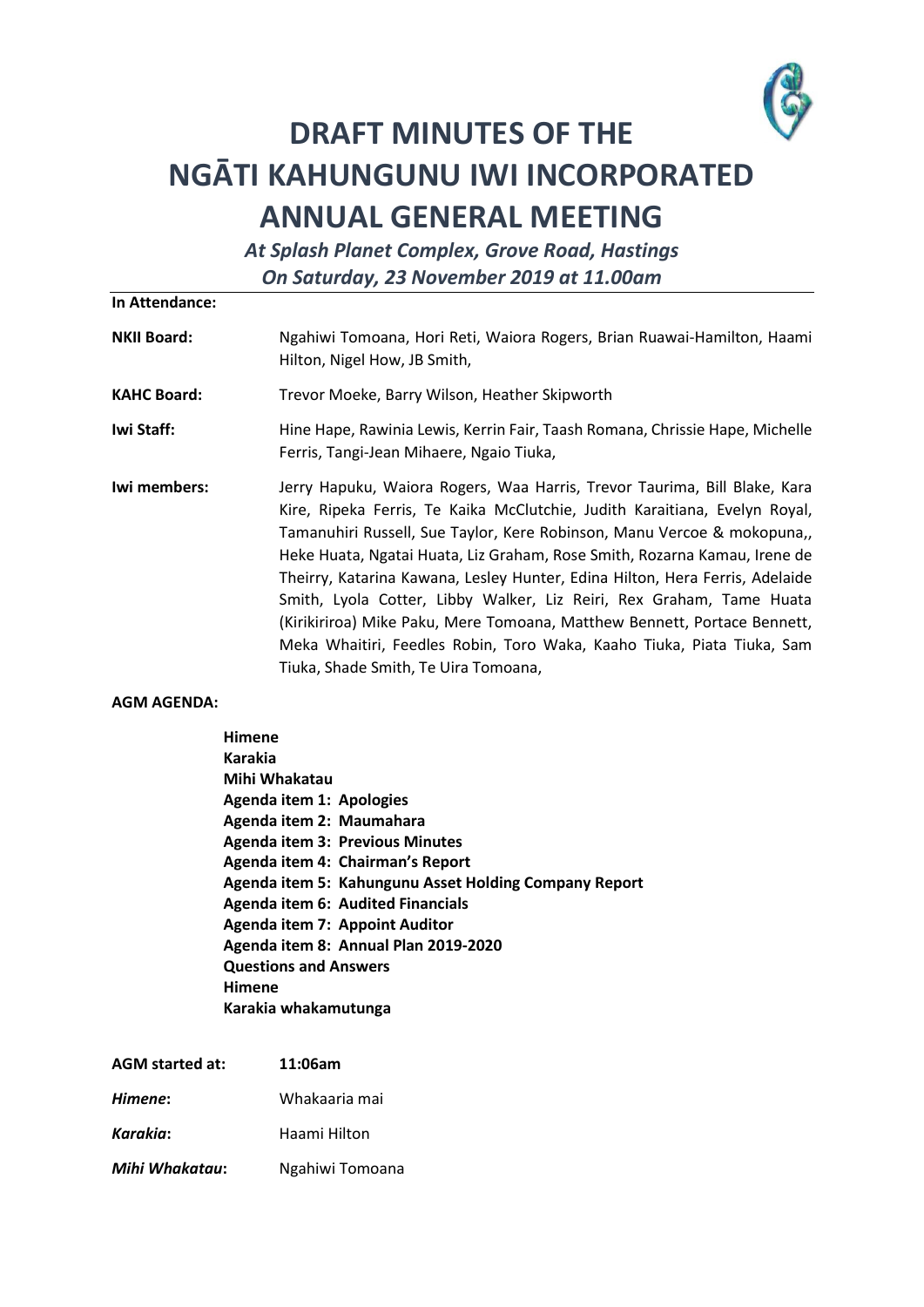Ngahiwi Tomoana welcomed people and noted his long term role in supporting AGM hui. He noted that the occasion and place was to ensure a time for whānau; for all ages and inclusion of taiohi and mokopuna. The Annual Report has been available for viewing for over 21 days and if there are any questions, you can write these down and provide to Chrissie, Rawinia or Taasha today and any questions will be responded to directly within a week. Whānau were invited to raise their hands if they had questions.

No questions were received that required a response. The questions on the day related to Maumahara names to share at the next AGM.

# **Agenda item 1: Apologies:**

The apologies received were shared via a slide presentation and those from the floor are noted here:

Tupaea Bartlett, Te Moana Harry Bartlett, Helen Barlow, Hailey Barlow, Lucifer Perawiti Barlow, Mahinaarangi Mystery Barlow. Meka Whaitiri, Ruth Wong, Traci Tuimaseve, Alieta Uelese, Danielle Keil, Jeremy Tātere MacLeod, Ani Cribb, **Owen Purcell**, Hoki Purcell, **Melissa Ihaka**, Te Aroha Hiko, **Hayden Hape,** Eru Beatty, Hine Keil, Te Ahurangi May Irirangi

**Recommendation one:** "To accept the apologies". **Mover: Waa Harris Seconder: Trevor Moeke Motion carried**

## **Agenda item 2: Maumahara 2019:**

Ngahiwi noted Maumahara being a time to remember those that have passed over the last year. This was shared via a slide presentation in honour of those who had passed during 2018/19 with the song, E Pari Ra.

# **Agenda item 3: Previous Minutes:**

A summary of the key points from AGM 2018 was shared via the powerpoint presentation. It was also noted that a livestream video was available to verify these minutes. The AGM 2018 summary presentation noted:

- Apologies received and motion accepting the apologies (carried)
- Maumahara video presentation
- Chairman's Report 2017-2018 report presentation and motion accepting the report (carried)
- KAHC financial performance and motion accepting KAHC financial report (carried)
- Audit Report and motion adopting NKII audited financial statements 2017-2018 (carried)
- Appointment of Auditor: motion to appoint Crowe Horwath (carried)
- Election Presentation: election process via video presentation
- Questions and Answers: no questions were asked

A motion was made to accept the summary presentation of the 2018 AGM minutes requesting that someone present from the 2018 hui both move and second the recommendation.

**Recommendation two: To accept the minutes from the last AGM held 24 November 2018. Mover: Jerry Hapuku Seconder: Waiora Rogers Motion carried**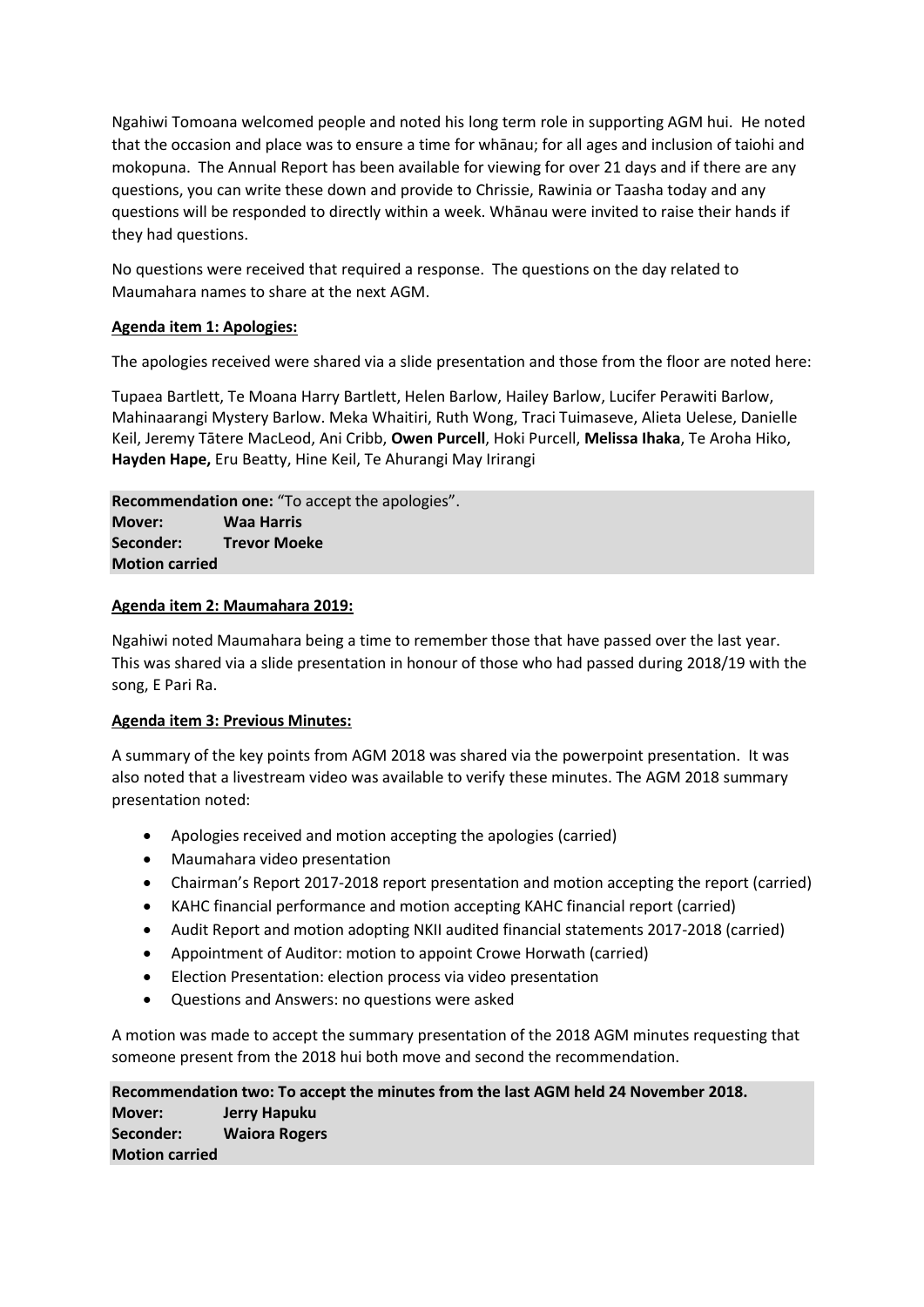# **Agenda item 4: Chairman's Report**

A presentation of the Chairman's Annual Report 2018-2019 was presented with an overview of key events and activities:

- Registered 2529 members; 32377 strong
- Delivered Annual Reports and Matariki Calendars to 13,700 households
- 5211 members received their new benefits to members cards
- 75 third year tertiary members received a scholarship
- Provided pātaka fish to whānau for 110 tangihanga
- 3419 or 21% members voted in our triennial Board elections
- 173 individuals, teams or organisations received scholarships
- Sponsored 5 teams to compete at Te Matatini ki te ao
- Gave away Te Matatini merchandise to 4000 iwi members
- 22,000 people came to one of our Matariki events
- 4,500 attended our AGM Pā Sports day at Splash Planet, Hastings
- 5000 people came to Kahungunu Waitangi Day
- Kingi Tuheitia opened Takitimu Seafoods, attendance 600
- 850 attended Kura Reo and Te Reo Symposium
- Prime Minister, Jacinda Adern, visit to Kahungunu for the first time, attendance 500

## **Recommendation Three: To accept the Chairman's Annual Report 2018-2019. Mover: Bill Blake Seconder: Kara Kire Motion carried**

# **Agenda item 5: KAHC Report**

Ngahiwi noted the dream of 30 years to be supporting across the fishing industry through the acquisition of Takitimu Seafoods: catching, cut it, sell it and market it to the world.

Trevor Moeke, the Chair of KAHC presented the KAHC 2018-2019 Report through a slide presentation noting KAHC gross profit since 2015

He noted the key company assets as: Takitimu, Pania Reef, Tautane Farm, assets in AFL and Fiordland shares; these provide the base to grow and what KAHC manages. He noted Takitimu Fisheries as a major activity and acquisition that required planning and that over time, this will become a premium seafood operation. Heather Skipworth (Deputy Chair) and Barry Wilson were introduced as directors.

**Recommendation Four: That you approve the KAHC Annual Report 2018-2019 Mover: Waa Harris Seconder: Ripeka Ferris Motion carried**

## **Agenda item 6: Audited Financials**

Ngahiwi noted the operational value, with a book value of \$80m and a market value of in excess of \$150m and noted the modest scale of Ngāti Kahungunu compared to Ngai Tahu. He noted the progression with increased business activity and creation of new employment options.